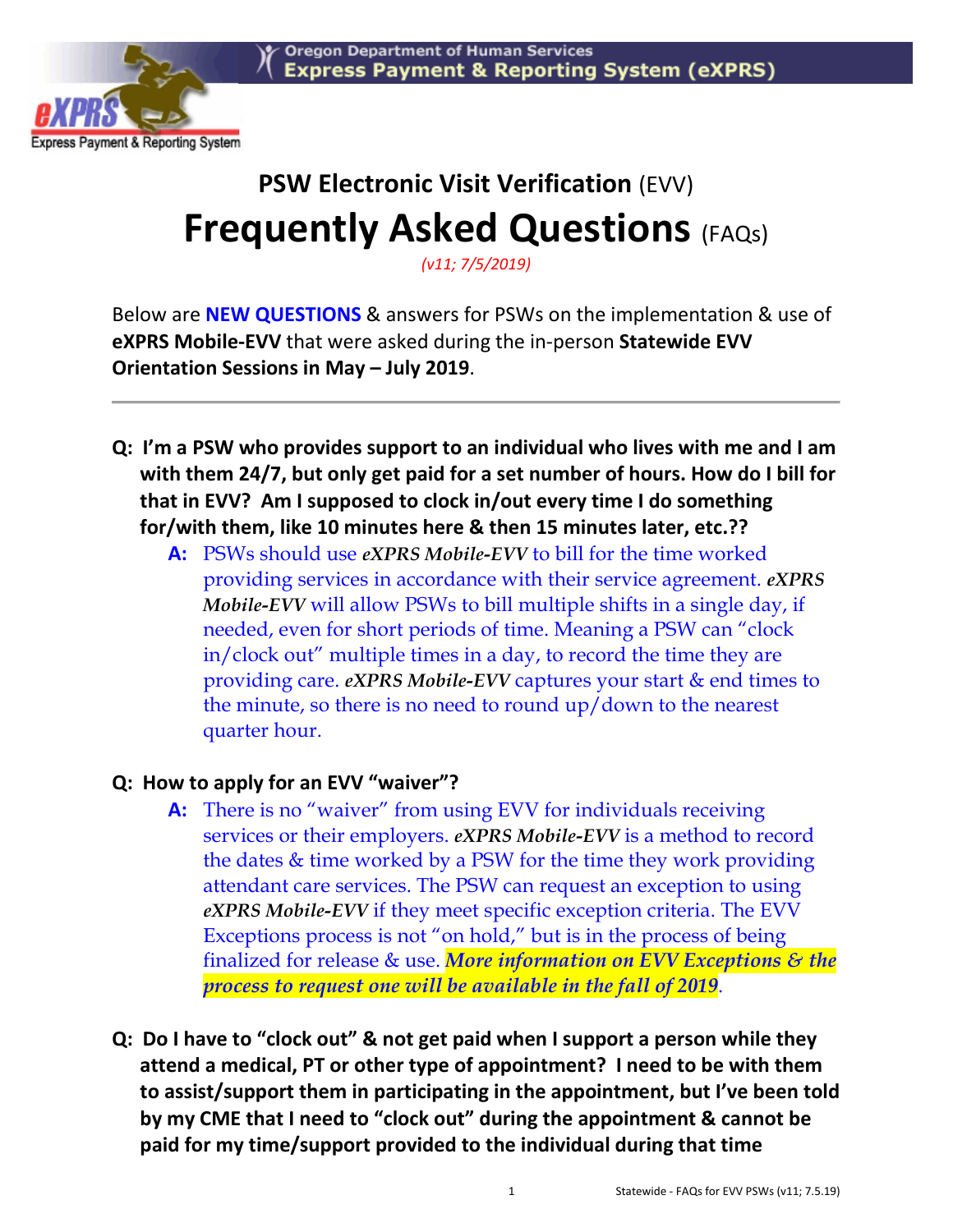- **A:** If the PSW is providing attendant care services to an individual while they attend an appointment in accordance with the PSW's Service Agreement, then that time would be considered paid time worked. You would not need to "clock out" during that appointment, and then "clock in" again when the appointment is over.
- **Q: Am I able to claim the time it takes to transport the individual to the store or other activity/location in the community? I am claiming mileage reimbursement for transporting the individual to/from the community but have been told by my CME that I cannot also claim/bill for that time we travel as attendant care. Is that true?** 
	- **A:** If the PSW is providing attendant care services to an individual while they are being transported in accordance with the PSW's Service Agreement, then that time would be considered paid time worked. You would not need to "clock out" during that transportation time, and then "clock in" again when you arrive at the destination.

 \*\**Please note*, that transportation to/from medical appointments is considered **medical transportation** and is not a type of transportation that is authorized or can be claimed & paid via eXPRS.

#### **Q: Can I deduct the cost of a mobile device & a cell/data plan monthly service fees on my taxes?**

- **A:** We are not able to provide any information or advice on what would be considered a tax-deductible expense. If PSWs have questions about if/what expenses would be tax deductible, they should consult a tax professional.
- **Q: What change reason do I use if I need to make corrections to my EVV time to fit within my authorized hours limit or my weekly hours limit? Since EVV won't let me put in the start/end time I want & captures my start/end times to the minute, a few minutes off here & there will eventually put me over my hours limit (weekly &/or SPA) and I'll have to adjust/make corrections to the time to get paid.** 
	- **A:** PSWs should be monitoring the number of hours they are working to ensure that they are working within their allotted work hours for the work week and/or their service agreement/authorizations. The *eXPRS Desktop* will show the number of hours billed for a specific individual's service authorization, so PSWs can view that information as needed. *eXPRS Mobile-EVV* only saves the PSW's time worked information as a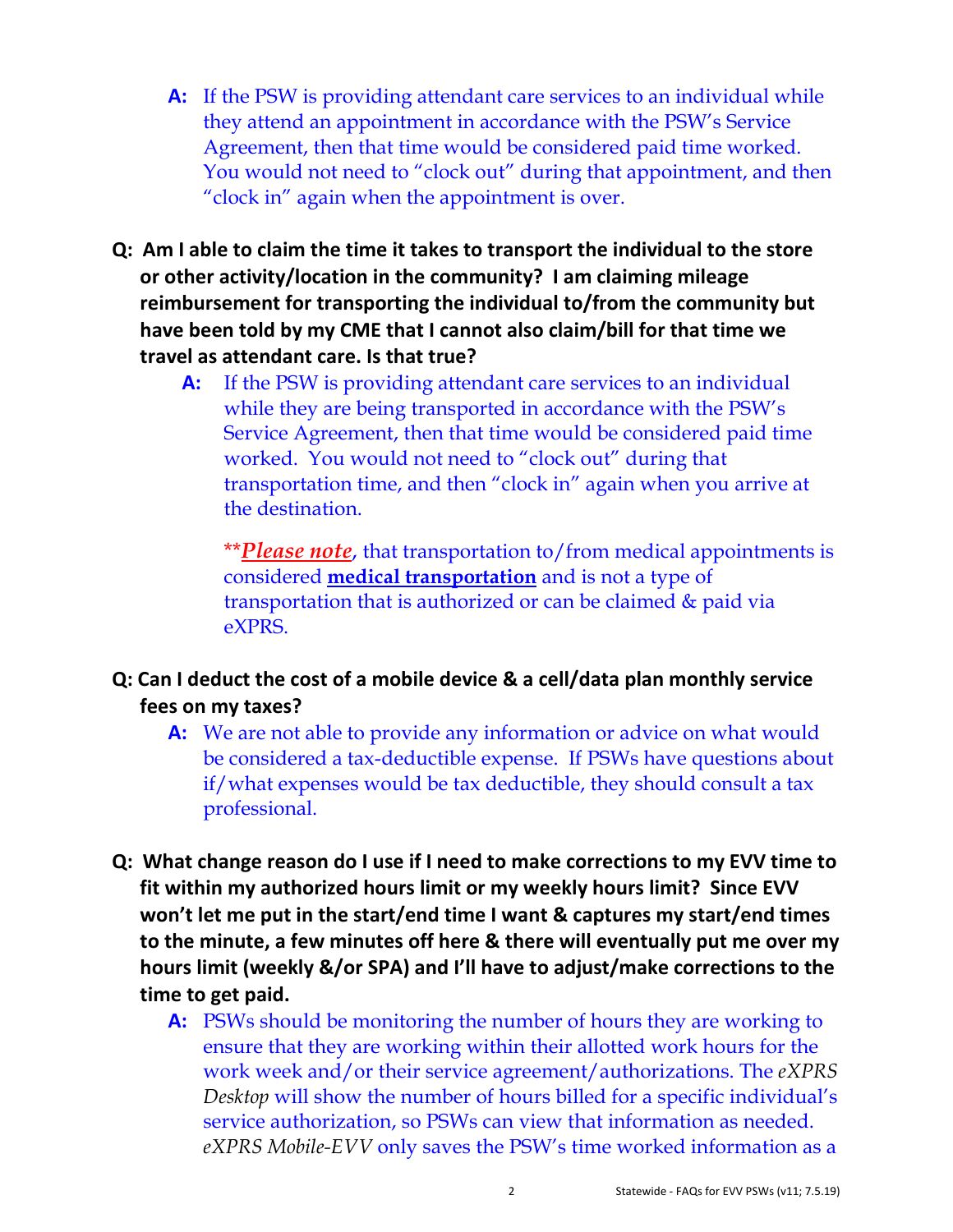*draft* in the *eXPRS Desktop* website & will only check the billings against the PSW's hourly limits *when the billings are submitted* for payment processing, the same as how billings are processed now.

- **Q: Will I get in trouble if the GPS on my device doesn't accurately capture my location every time? For example, sometimes I'll use the location service for some apps on my device & it will say I'm in Eugene, when I'm really in Newport.** 
	- **A:** ODDS recognizes that GPS can be inaccurate at times. Case managers may do follow up when there are GPS locations that are unexpected for the person receiving services. This may include speaking with the person receiving services or the employer to verify services being delivered. Genuine technical problems with GPS are expected and will not cause any action against the PSW.
- **Q: POLICY ISSUE: I understand that Medicaid services cannot be provided/paid for outside the US. What if the individual I work for & I** (as a PSW supporting *them)* **visit a US Territory, like Puerto Rico or US Virgin Islands? Are those locations considered "inside the US" or "outside the US" for receiving/paying for Medicaid services? Can I be paid for the time I work there as a PSW?** 
	- **A:** Medicaid services cannot be provided/received outside the continental US States, Alaska or Hawaii. Sailing on a cruise ship in international waters would be considered "outside the US", regardless of the ship's port of origin.
- **Q: POLICY ISSUE: If I assist the individual I work for on their vacation which is a cruise, does the cruise ship need to be flying the American flag to be considered "inside the US" (has a US port of origin)? Is the cruise ship still considered "inside the US" if we don't leave the ship, even in international waters?** 
	- **A:** Medicaid services cannot be provided/received outside the continental US States, Alaska or Hawaii. Sailing on a cruise ship in international waters would be considered "outside the US", regardless of the ship's port of origin.
- **Q: POLICY ISSUE: What if we cruise from San Diego to Hawaii & don't leave the ship (and thus do not need a passport)? Is the time we remain on the cruise ship between US ports considered "inside the US"?** 
	- **A:** Medicaid services cannot be provided/received outside the continental US States, Alaska or Hawaii. Sailing on a cruise ship in international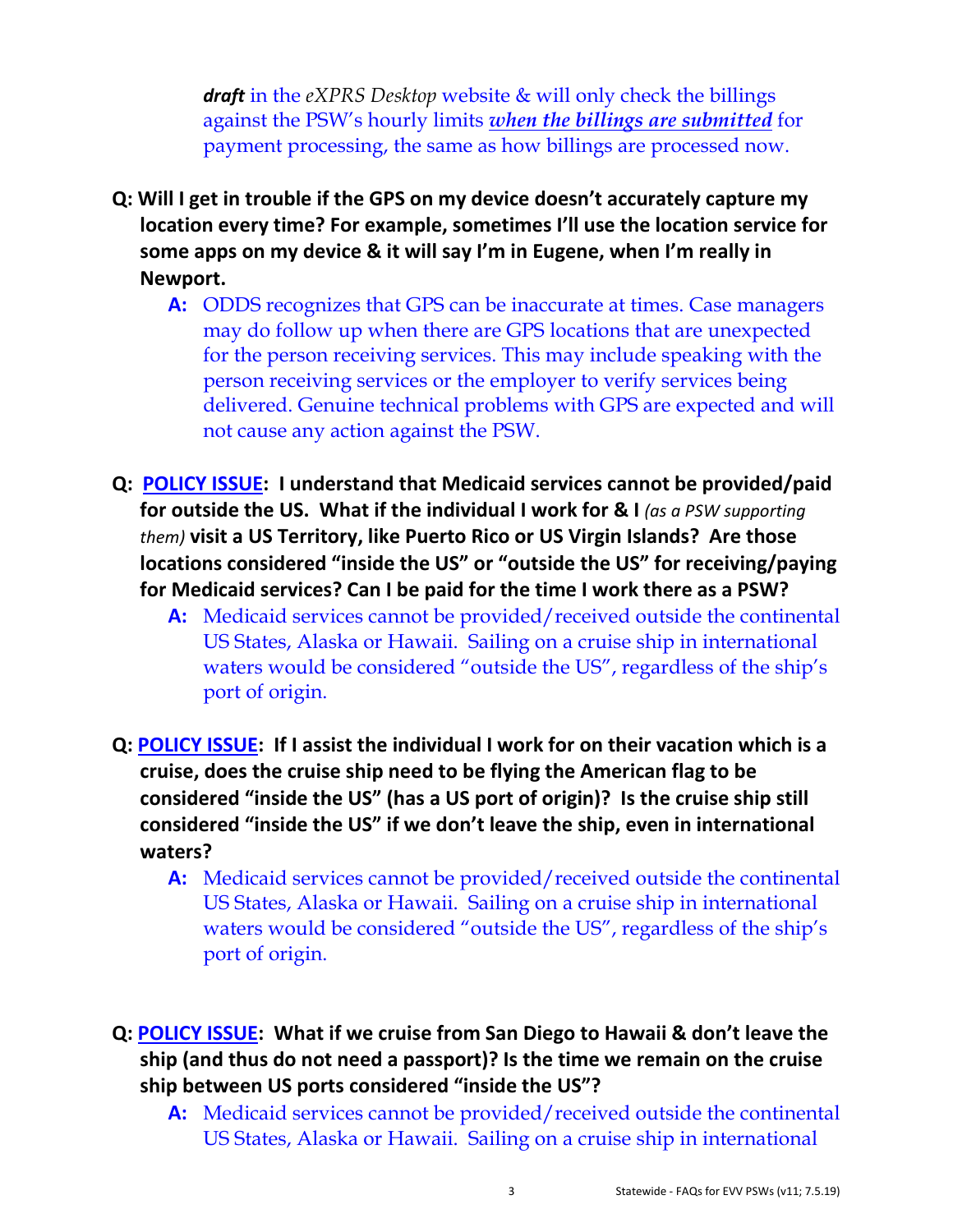waters would be considered "outside the US", regardless of the ship's port of origin.

Below are the previous questions & answers for PSWs on the implementation & use of **eXPRS Mobile-EVV**. *Updated information is noted in yellow-highlight*.

#### **Q: What is EVV?**

**A:** Electronic Visit Verification (or **EVV**) is part of a federal law that was passed by Congress in 2016. It requires states to verify the delivery of Medicaid funded Attendant or Personal Care services in real time (meaning at the time the service is occurring) from providers. The EVV time capture feature in eXPRS will save PSWs time by reducing the amount of work PSWs must do to enter Service Delivered (SD) billings in eXPRS manually. eXPRS' EVV method will capture all the billing data required & save it in eXPRS automatically.

#### **Q: What is "eXPRS Desktop"?**

**A:** *eXPRS Desktop* is what we call the regular eXPRS website PSWs use now to log in & view all their eXPRS related information, plus enter their SD billing & travel time data. *eXPRS Desktop* is best used from a regular desktop or laptop computer.

#### **Q: What is "eXPRS Mobile-EVV"?**

**A:** *eXPRS Mobile-EVV* is what we are calling a new feature in eXPRS when eXPRS is accessed by a mobile device, such as a smart phone or tablet (not a computer or laptop) starting statewide July 16, 2019. *eXPRS Mobile-EVV is not an "app"* that is downloaded to your device.

The eXPRS website has been updated to work on smartphones  $\&$ tablets via the device's internet browser to track the time-worked by a PSW in real time (at the time the PSW is working). The new eXPRS features will also capture all the federally required EVV data elements. It is important to note that devices such as laptops that can also be used as tablets, may only be recognized as desktop devices, even if switched to "tablet" mode.

#### **Q: What services require EVV & what services do not?**

- **A:** EVV is only required for **Attendant or Personal Care type services**:
	- **OR526 –** Attendant Care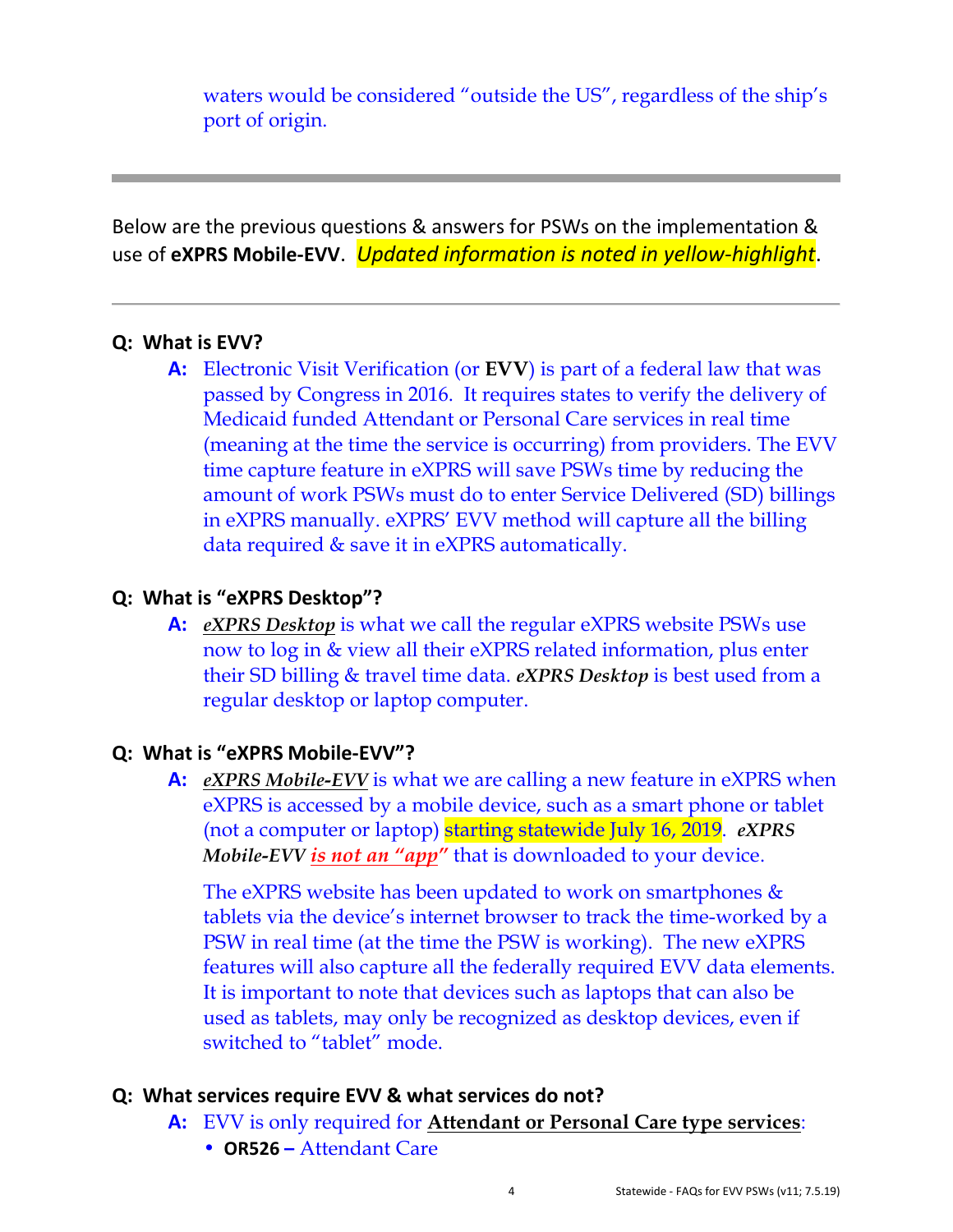- **OR526/ZE –** Attendant Care 2:1 staff
- **OR507 –** Daily Relief Care
- **OR502 –** State Plan Personal Care

PSWs may continue to provide other types of **services that** *do not* **require use of EVV**. Billing for these services will continue the standard way by using the *eXPRS Desktop*.

- **OR004**-Mileage Transportation
- **OR401**-Job Coaching Employment Supports
- *PSW Travel Time*

#### **Q: Is using EVV required for PSWs?**

**A:** Yes, PSWs working for an individual enrolled in services with a Case Management Entity (CME) will be required to use EVV when launched statewide. For those PSWs who do not have access to a smartphone or tablet that is needed to use *eXPRS Mobile-EVV*, please notify your authorizing CME. They can assist in the exceptions request process.

#### **Q: What if I don't have a mobile device or cell phone, or my cell doesn't have smartphone web features, what do I do?**

**A:** If you will never have access to a smartphone, tablet or a device with web features, notify your authorizing CME regarding an EVV Exception. This will enable ODDS to work with the CME to gather data for future EVV features & policy development. The PSW would then enter their SD billings the standard way, by using the *eXPRS Desktop* method.

 The statewide EVV Exceptions process should be available for use beginning in the Fall of 2019.

#### **Q: What if I don't have internet or cell service during a full shift, what do I do?**

**A:** Enter your SD billings for that date worked the standard way using the *eXPRS Desktop*, selecting the appropriate reason from the dropdowns available for each SD billing manually entered.

#### **Q: What if I don't want to have eXPRS Mobile-EVV track my geo-location** *(for privacy)***? Can I still work?**

**A:** No; capturing geo-location information is required by the federal law for EVV & must be enabled on your device *and* browser app used with *eXPRS Mobile-EVV*.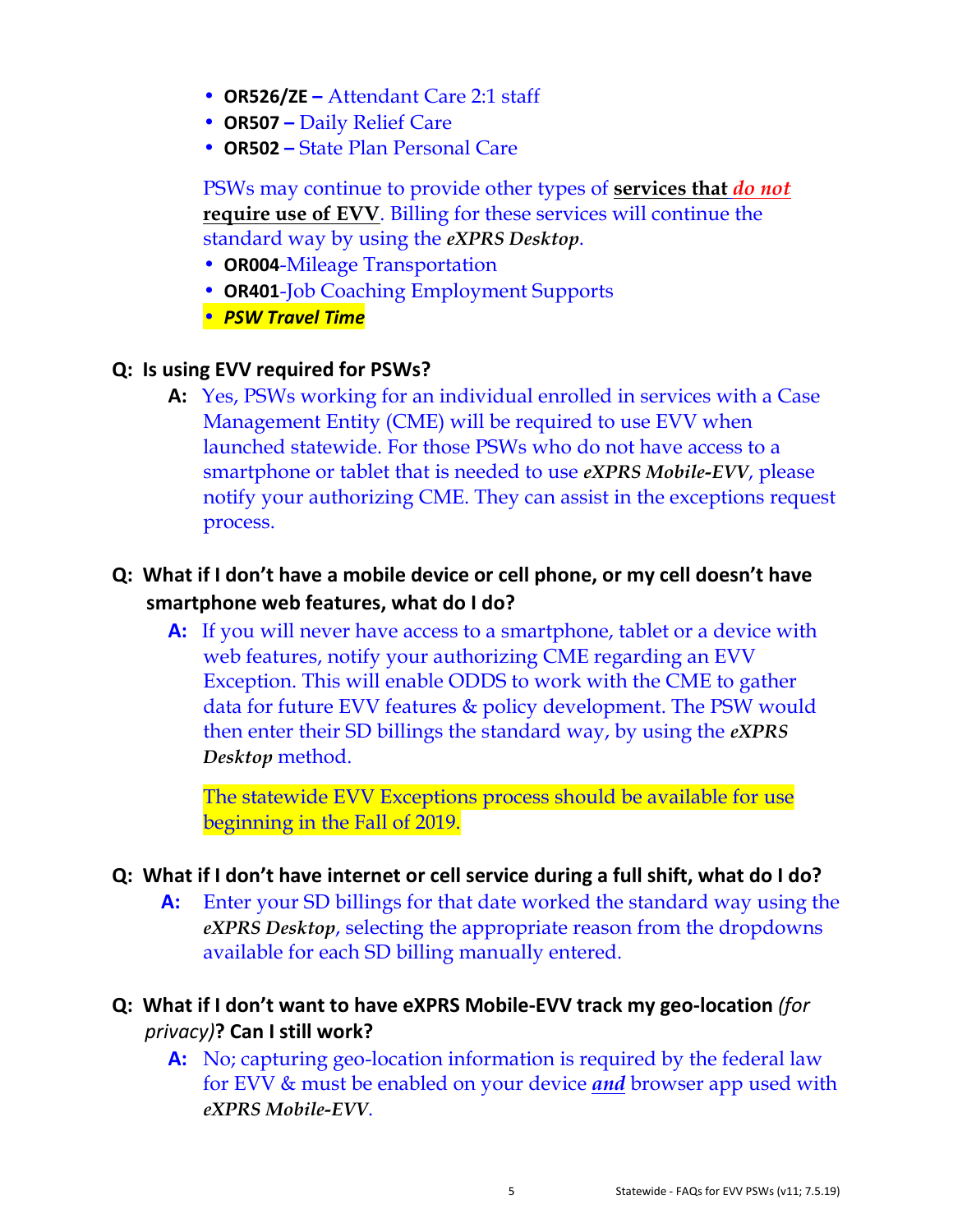*eXPRS Mobile-EVV will only* capture a "**point-in-time**" snapshot of where you are when your shift starts and ends.

#### **Q: The eXPRS site is down, but I need to start/end my shift, what do I do?**

**A:** Work as scheduled & then use *eXPRS Desktop* to enter your SD billing manually, selecting the appropriate reason from the dropdowns available for each SD billing manually entered.

#### **Q: I forgot to start a shift, what do I do?**

**A:** Start your shift using *eXPRS Mobile-EVV* on your device as soon as you are able. End your shift with your mobile device using *eXPRS Mobile-EVV* as normal. Then, login to the eXPRS website (meaning *eXPRS Desktop*) to edit the SD billing entry created to correct the start time & select the appropriate reason from the dropdowns available for each SD billing corrected.

#### **Q: I forgot to end a shift, what do I do?**

**A:** *eXPRS Mobile-EVV* will prompt you to end any open shifts, as needed, the next time you log in on your mobile device. Log in to *eXPRS Mobile-EVV* as soon as you are able & end the open shift. If additional SD billing corrections are needed, such as updating the end time for a shift, log in to the *eXPRS Desktop*, correct the end time & select the appropriate reason from the dropdowns available for each SD billing corrected.

#### **Q: I'm about to start my shift in eXPRS Mobile-EVV, but the service I provide isn't listed for the individual I'm working with, what do I do?**

- **A:** First, confirm what service are you scheduled to provide.
	- If it's a non-EVV service (such as Mileage-**OR004** or Job Coaching-**OR401**), continue to work as normal & enter your SD billings for these services manually via the *eXPRS Desktop*, as you always have.
	- If the service you are to provide *IS an EVV required attendant care service* (**OR526**, **OR507** or **OR502**) & it is not listed, contact the authorizing CME. PSWs cannot work unless they have an active (accepted) authorization for the individual + service in place for the days they need to work.

\*\* **PRO TIP**  $\rightarrow$  Be sure to confirm your active authorizations are in place *BEFORE* you are scheduled to work by logging in to *eXPRS Desktop* & going to the regular billing pages. If your authorizations show on the regular billing pages in *eXPRS Desktop* for the dates you need to work, they will show up in *eXPRS Mobile-EVV*.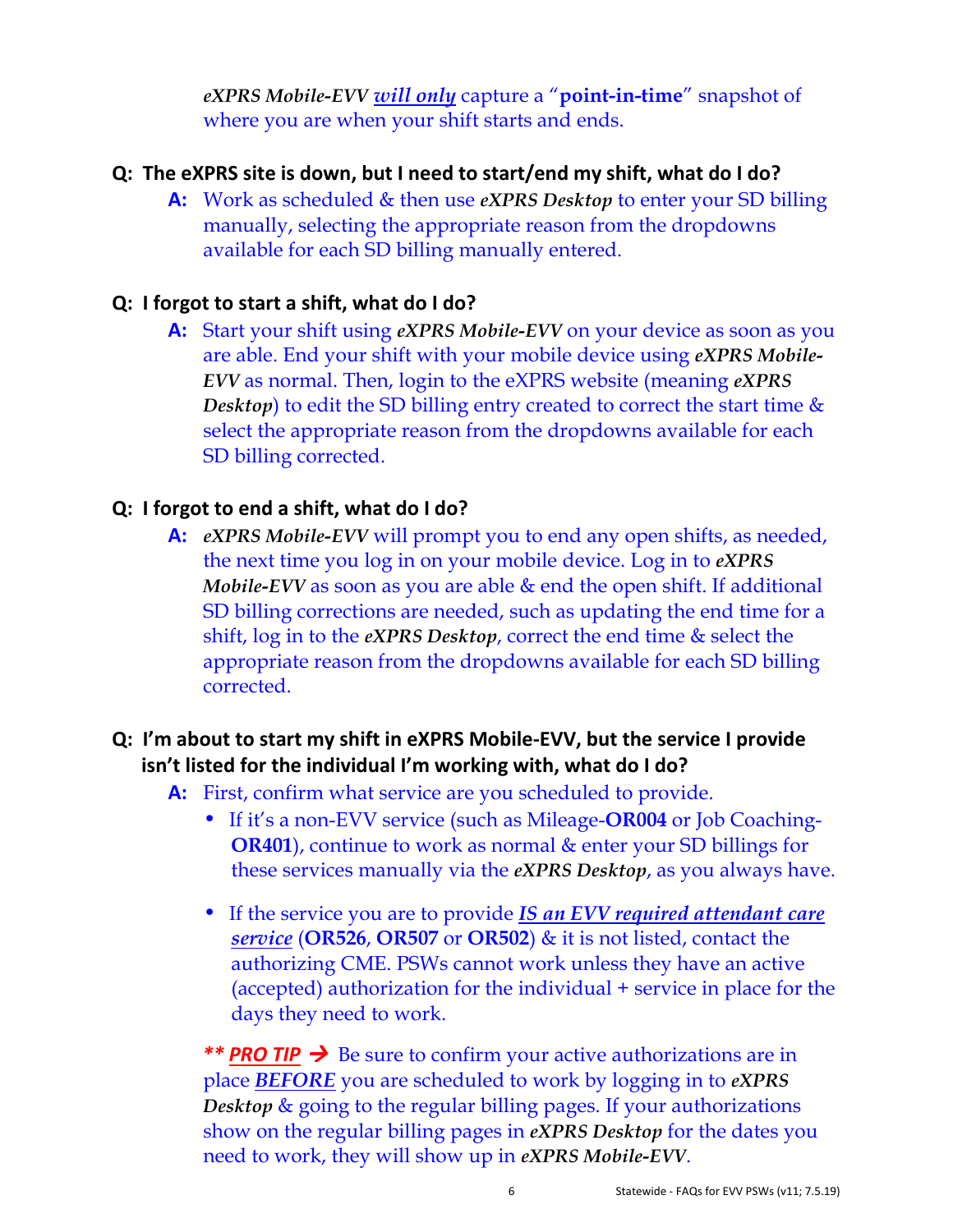- **Q: I'm about to start my shift in eXPRS Mobile-EVV, but the individual I work with isn't listed in eXPRS Mobile-EVV, what do I do?** 
	- **A:** Contact the authorizing CME if you do not see the individual listed for the service & date you are scheduled to work in *eXPRS Mobile-EVV*. PSWs cannot work unless they have active (accepted) authorization for the individual + service in place for the days they need to work.

\*\* **PRO TIP**  $\rightarrow$  Be sure to confirm your active authorizations are in place *BEFORE* you are scheduled to work by logging in to *eXPRS Desktop* & going to the regular billing pages. If your authorizations show on the regular billing pages in *eXPRS Desktop* for the dates you need to work, they will show up in *eXPRS Mobile-EVV*.

#### **Q: The eXPRS Mobile-EVV has timed me out/logged me out, is my shift still going?**

**A:** Yes, the shift timer runs in the online *eXPRS Desktop* application.

- **Q: Can I make or receive calls or texts on my smart phone once I have a shift running?** 
	- **A:** Yes, since your shift information is saved immediately in the eXPRS website, using your smartphone for other things, such as making/answering calls or texting, should not be an issue.
- **Q: If I must use eXPRS Mobile-EVV, but can't afford to buy a smartphone, what do I do? Will the state purchase a smartphone for me?** 
	- **A:** No, the state will not purchase a smartphone or tablet for you. If you do not have access to the required technology for EVV (meaning a smartphone or tablet), please contact your CME regarding a possible EVV Exception.
- **Q: What if I arrive for my shift, but need technical assistance at that time with eXPRS Mobile-EVV? Will there be technical assistance available? Even after 5pm or on weekends?** 
	- **A:** No, there will not be technical assistance available in the form of someone answering live calls. If you can't use *eXPRS Mobile-EVV* due to a technical issue, enter your time worked manually via the *eXPRS*  **Desktop** & select the appropriate reason from the dropdowns available for each SD billing manually entered.
- **Q: What if I provide an EVV required service & a non-EVV service at the same time? How do I track each?**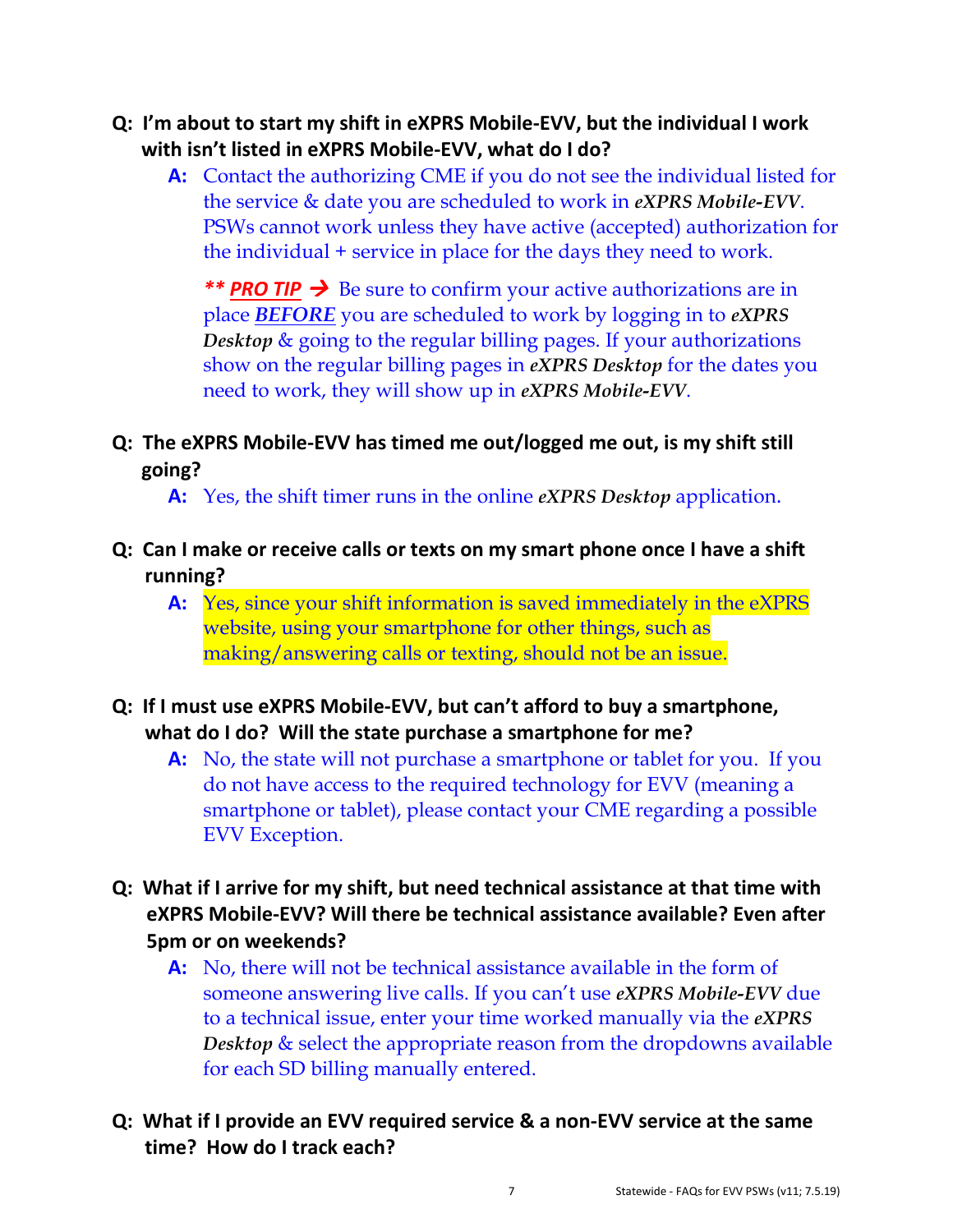**A:** You would track the EVV required service using the *eXPRS Mobile-EVV* on your device, and you would enter your SD billings for any non-EVV services the standard way, using the *eXPRS Desktop* method.

#### **Q: Will eXPRS Mobile-EVV use up all my mobile minutes/data?**

**A:** *eXPRS Mobile-EVV* only uses mobile minutes/data when you are actively using your device for EVV, such as when you start or end a shift. Once you log out of *eXPRS Mobile-EVV* on your device, your active shifts will continue in the *eXPRS Desktop* website but will not use your minutes/data.

#### **Q: How do I report an unpaid meal break during my shift?**

**A:** If you are still "on duty" providing care during your lunch, then you are still working, so your shift would continue. If you are relieved from duty**\*\*** (such as another provider arrives & takes over, or you can leave the individual to run an errand, purchase lunch, etc.) during your break, then you would end your shift via *eXPRS Mobile-EVV* and start a new shift when you return from your break.

**\*\***Labor rules define "relieved from duty" to mean the PSW can leave the setting or individual & doesn't need to check back in for a certain amount of time. In that case, the PSW would end their shift via *eXPRS Mobile-EVV & start a new shift when they return.* 

PSWs do not need to end current/start new shift for paid rest breaks.

Additional information is available on the BOLI website: https://www.oregon.gov/boli/pages/index.aspx

#### **Q: How will I make EVV SD billing corrections, if needed?**

**A:** *eXPRS Mobile-EVV* will provide you with a confirmation message prior to starting your shifts. Please review that **information** carefully. Use the **red** back button in the *eXPRS Mobile-EVV* application (*not* your mobile device's browser button) to make corrections *BEFORE* you start your shift. If corrections are needed after the shift has ended, use the *eXPRS Desktop* method to make those changes.

#### **Q: How do I submit my EVV SD billings for payment at payroll time?**

**A:** The SD billings created by *eXPRS Mobile-EVV* are sent to & saved in *eXPRS Desktop* website as *draft* SD billings.

At payroll time, you will login to *eXPRS Desktop* & review/submit any *draft* SD billings you wish to be paid for, just like you do now.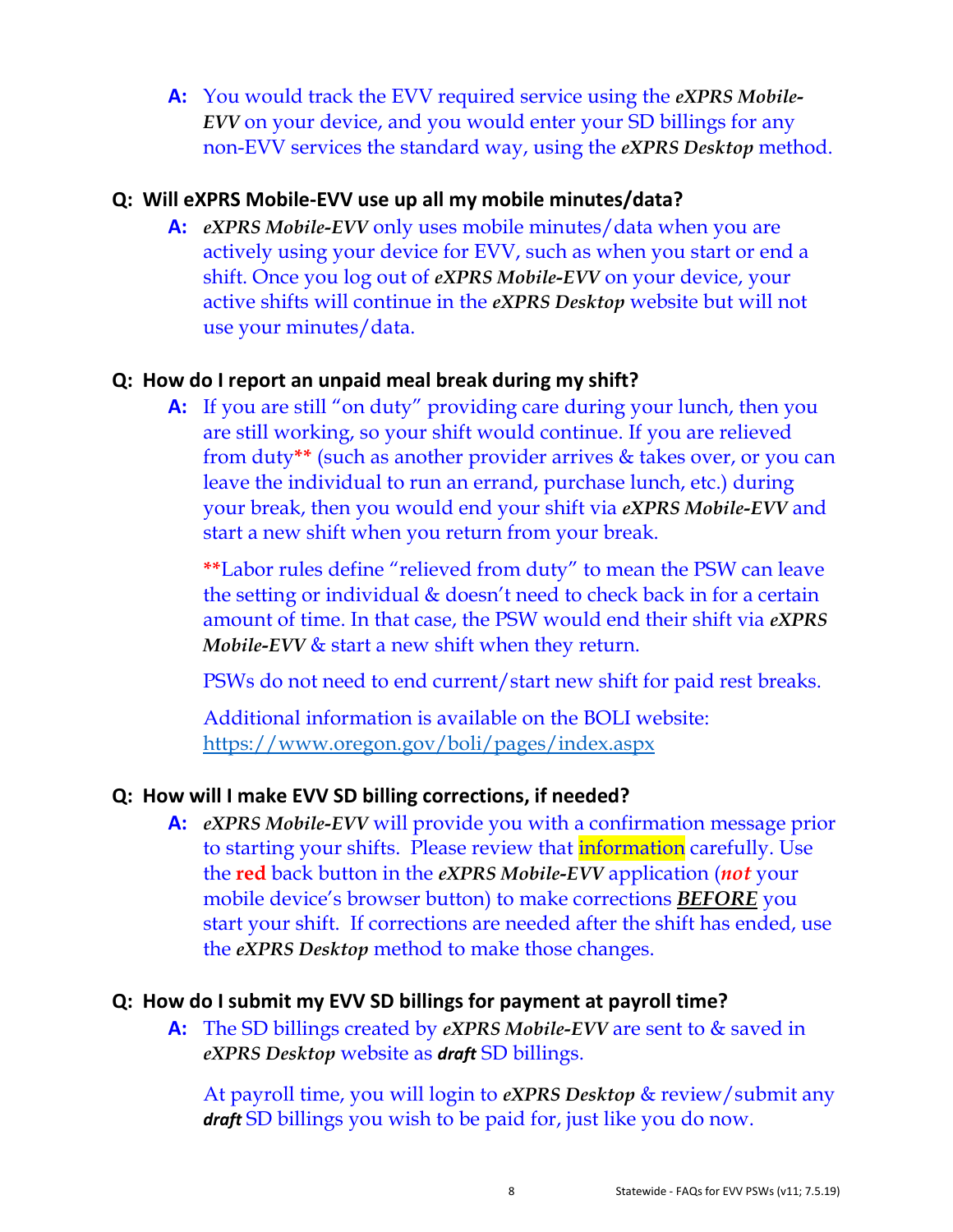#### **Q: Will I still need to print & submit paper timesheets signed by my employer?**

**A:** Yes. Nothing is changing about the SD billing submission & timesheet process. Your employer will still need to review & sign your timesheets, and you need to turn in the signed timesheets + any other required documentation to your CME, just as you always have.

#### **Q: Will I get paid for attending an in-person EVV Orientation?**

**A:** No

## **Additional questions gathered from EVV Pilot Orientation Sessions – Jan 2019**

### **eXPRS-EVV Related Questions/Answers**

**Q: Are there limits to where attendant care services can be delivered to an individual by a PSW?** (see scenarios below) **How does EVV billing work for these situations?** 

*For example***:** 

- **In the community?** 
	- **A:**ODDS does not restrict community locations where PSWs can provide services when that care is provided consistent with the person's needs & preferences. Using *eXPRS Mobile-EVV* should not change the location where service will be provided. *eXPRS Mobile- EVV* is accessed in community locations using mobile data or Wi-Fi with your device.
- **At the PSW's home instead of the individual's home? Is this allowed for PSWs who are family members only? Allowed for any PSW?** 
	- **A:**ODDS does not restrict community locations where PSWs can provide services when that care is provided consistent with the person's needs & preferences. Using *eXPRS Mobile-EVV* should not change the location where service will be provided. *eXPRS Mobile- EVV* is accessed in community locations using mobile data or Wi-Fi with your device.
- **Out of state** (to support the individual while on vacation or to see a specialist)**?** 
	- **A:**ODDS does not restrict community locations where PSWs can provide services when that care is provided consistent with the person's needs & preferences. Using *eXPRS Mobile-EVV* should not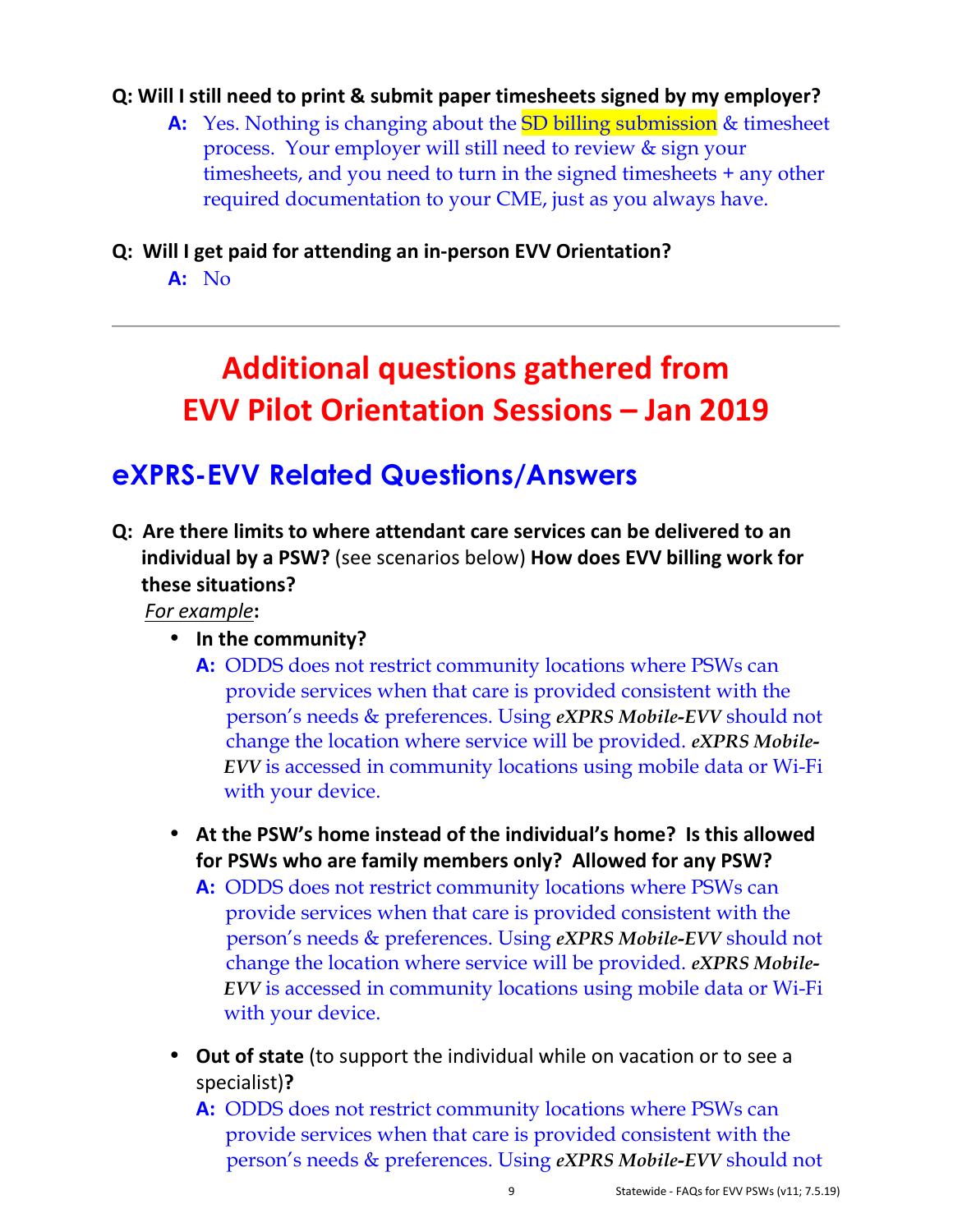change the location where service will be provided. *eXPRS Mobile- EVV* is accessed in community locations using mobile data or Wi-Fi with your device, even if services are provided while the individual is temporarily out of state.

- **Out of the country** (to support the individual while on vacation)**? A:** Medicaid funded services cannot occur outside of the United States.
- **Q: We live with the individual we are PSWs for, and like to go camping in the summer where there is no cell or internet service. How do we use EVV to bill for the supports we provide to the individual while we are camping?** 
	- **A:** At any time that you are in a location without the ability to use *eXPRS Mobile-EVV*, you will need to enter any SD billings for services provided during that time manually using the *eXPRS Desktop* (regular eXPRS website), selecting the applicable dropdown option for the reason why the SD was not entered using *eXPRS Mobile-EVV*.
- **Q: Is it really legal for EVV to track where PSWs deliver services? Are PSWs implying consent to this EVV location "***tracking***" by being a provider?** 
	- **A:** The **21st Century CURES Act**, a law enacted by Congress, outlines the requirements for EVV, including the electronic capture of the location where Medicaid attendant care services are delivered. ODDS is committed to only capturing the information required by the CURES Act. *eXPRS Mobile-EVV* does not continuously track a PSW during, before or after their shift. *eXPRS Mobile-EVV* only captures "point-intime" information for the location at the time the PSW "clocks in" (starts a shift) and "clocks out" (ends a shift).
- **Q: How will EVV work for PSWs who are family members living with the individual they support? Often these PSWs are only authorized a limited number of hours per week they can be paid but provide 24/7 care. How do these PSWs use EVV to record time for care that is provided intermittently or in "as needed" bursts of time** *(15-minutes for ADLs in the morning, 30-minutes to prepare a meal, getting up in the middle of the night to deal with an illness, etc.)***?** 
	- **A:** ODDS expects PSWs to only bill for hours when the PSW is providing attendant care. This expectation has not changed. ODDS does not allow for PSWs to bill for blocks of time where services are not being provided. PSWs will need to use *eXPRS Mobile-EVV* to "clock in" (start a shift) and "clock out" (end a shift) for actual time worked providing attendant care consistent with the person's needs & preferences.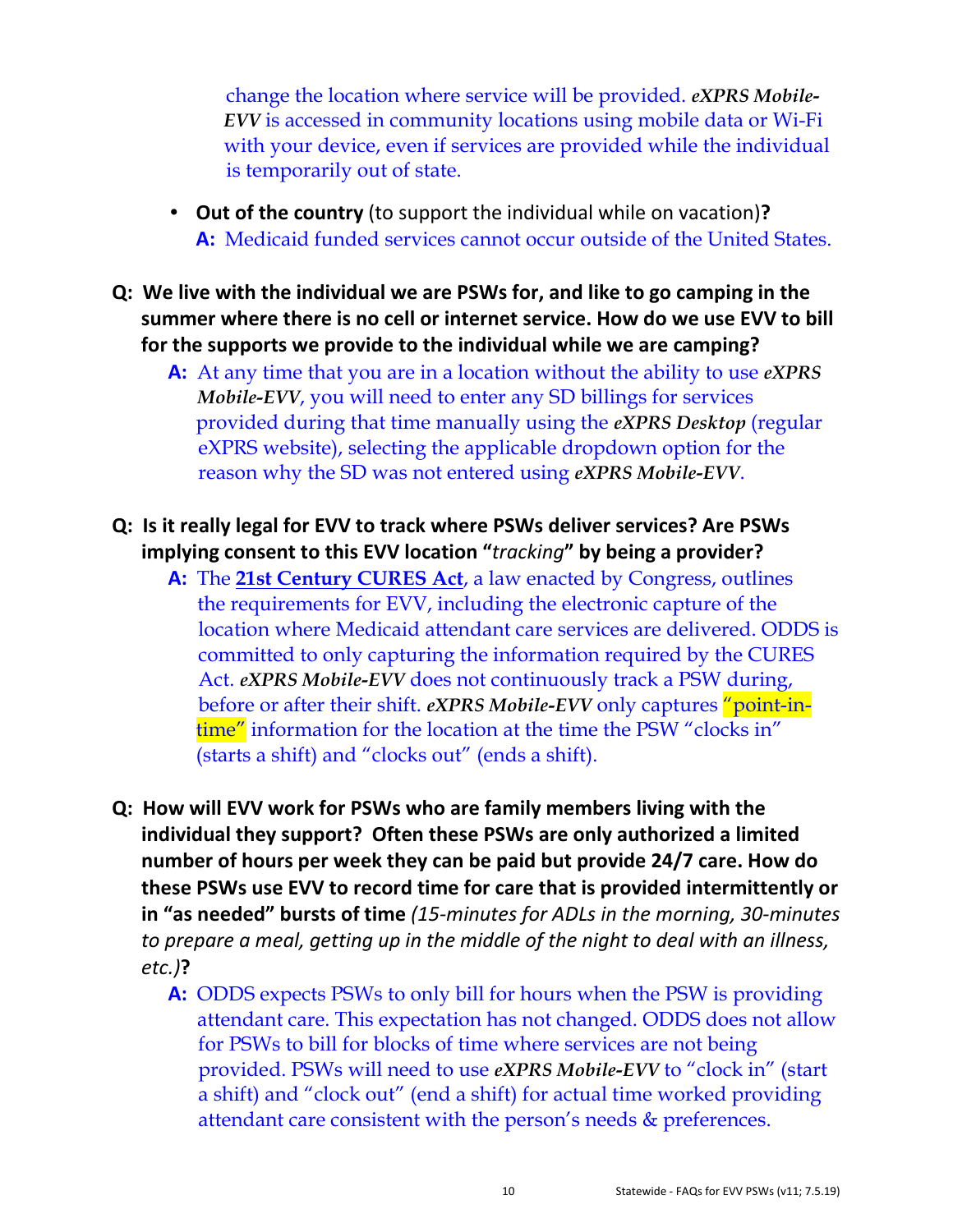- **Q: How much of my cell minutes or data is used for starting or ending a shift** *(ie: "clocking in" or "clocking out")***?** 
	- **A:** For an approximate 1.5 minutes it would take to "clock in" (start a shift) & "clock out" (end a shift) using *eXPRS Mobile-EVV*, you would use 0.00125 GB of data.
- **Q: How will "***group***" services be handled with EVV? Will the PSW need to make corrections to the billings or split them up to account for other individuals in the "***group***"?** 
	- **A:** No, *eXPRS Mobile-EVV* will know when you are "clocked in" for multiple individuals & will automatically adjust/pro-rate the amount each individual's plan is charged to equal the PSW's hourly wage for any time the PSW is working with more than one individual.

#### **Q: What will the Location information captured by EVV look like?**

- **A:** The geographical location information captured will show as a series of numbers – the latitude & longitude GPS coordinates for where you were when you started/ended your shift. For the Pilot, ODDS is not expecting your Employers or the CMEs to review/validate this geo coordinate information for your timesheets during the pilot.
- **Q: What do I do if I need to bill for additional awake hours during the night when I'm also providing Daily Relief Care-OR507?** 
	- **A:**For Daily Relief Care-OR507, use *eXPRS Mobile-EVV* to track the start/end of your full 24-hour shift. If additional awake hours were provided during that shift (billed under OR508-Hourly Relief Care), notify your authorizing CME. The CME will add an authorization for those additional awake hours & you will bill for them manually using the *eXPRS Desktop* after that authorization is in eXPRS & active.

**Q: How do I use EVV when I provide multiple, consecutive days of Daily Relief Care-OR507?** 

- **A:** For multiple, consecutive days of **Daily Relief Care-OR507,** PSWs will use *eXPRS Mobile-EVV* to "clock out" (end a shift) at the end of a 24hr period, then immediately "clock in" (start a shift) for the next 24hr period providing relief care.
- **Q: Will EVV know when I reach my weekly hours limit & prevent me from clocking in? Or will EVV give me a warning that I'm reaching my weekly hours limit? What if I work over my weekly hours limit, how do I adjust the time, so my billings aren't rejected** *(suspended)***?** 
	- **A:** No, there is currently no edit in eXPRS or *eXPRS Mobile-EVV* to warn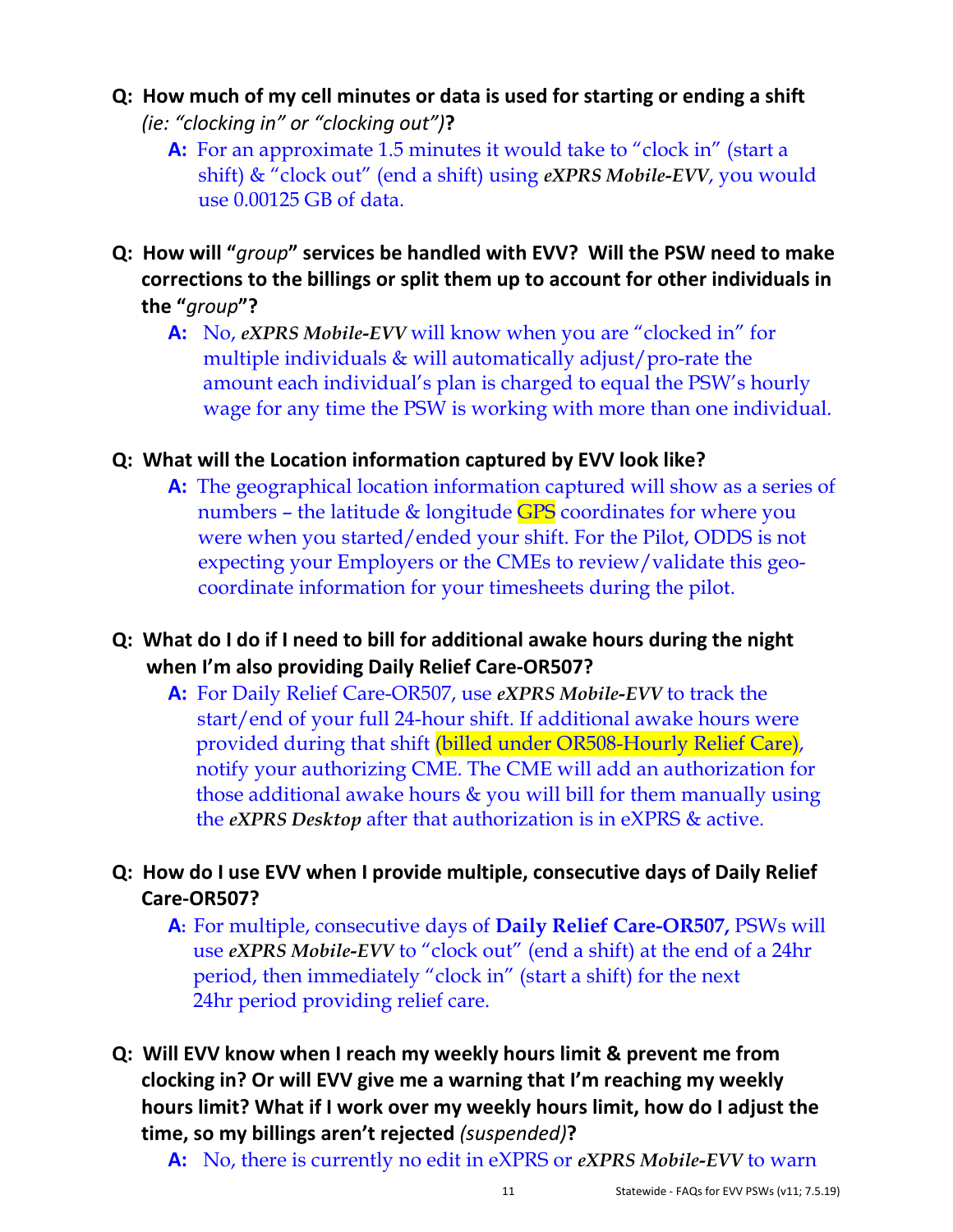the PSW that they are getting close to or have exceeded their weekly hours limit. *PSWs will need to monitor this themselves, as they do now.* 

 SD billings created by *eXPRS Mobile-EVV* are created & saved as *draft*. Those SD billings are not validated against any authorization limits (or overlapping, etc.) until they are submitted by the PSW for payment processing, just as they are now.

**Q: Will EVV be updated to allow for "***leeway***" or a "***tolerance limit***" for "clocking in" or "clocking out"?** 

*For example***: a PSW arrives to work at 6am, but doesn't get a chance to clock in until 6:12am due to care needs. Will EVV auto-correct back to actual start time? Or do the PSWs have to do this correction manually every time it's needed?** 

**A:** Currently *eXPRS Desktop* & *eXPRS Mobile-EVV* use to-the-minute times on SDs, either manually entered or *eXPRS Mobile-EVV* generated. If corrections are needed to a SD start or end time, those corrections can be made via the *eXPRS Desktop* while the SD is still in *draft* status. Be sure to choose the applicable change reason from the dropdowns for any start/end time edits made.

## **Questions asked, but not specifically related to EVV**

**Q: Are there limits to where or how far from the individual's home the PSW can drive/claim for OR004-Mileage if transportation support is authorized & provided?** 

*For example***:** 

- **Need to assist to an appointment in a different county than where the individual lives** (lives in Grants Pass, but has an appointment in Medford)**?** 
	- **A:** Claims for mileage must meet the definition of community transportation, which is as follows:

**The purpose of community transportation through K-Plan services is to enable eligible individuals to access their local community to engage in services necessary to meet their Activities of Daily Living (ADL) and Instrumental Activities of Daily Living (IADL).**

 Medical transportation (transportation to/from medical or professional treatment/therapy services) is not an allowable use of community transportation. Reimbursement for medical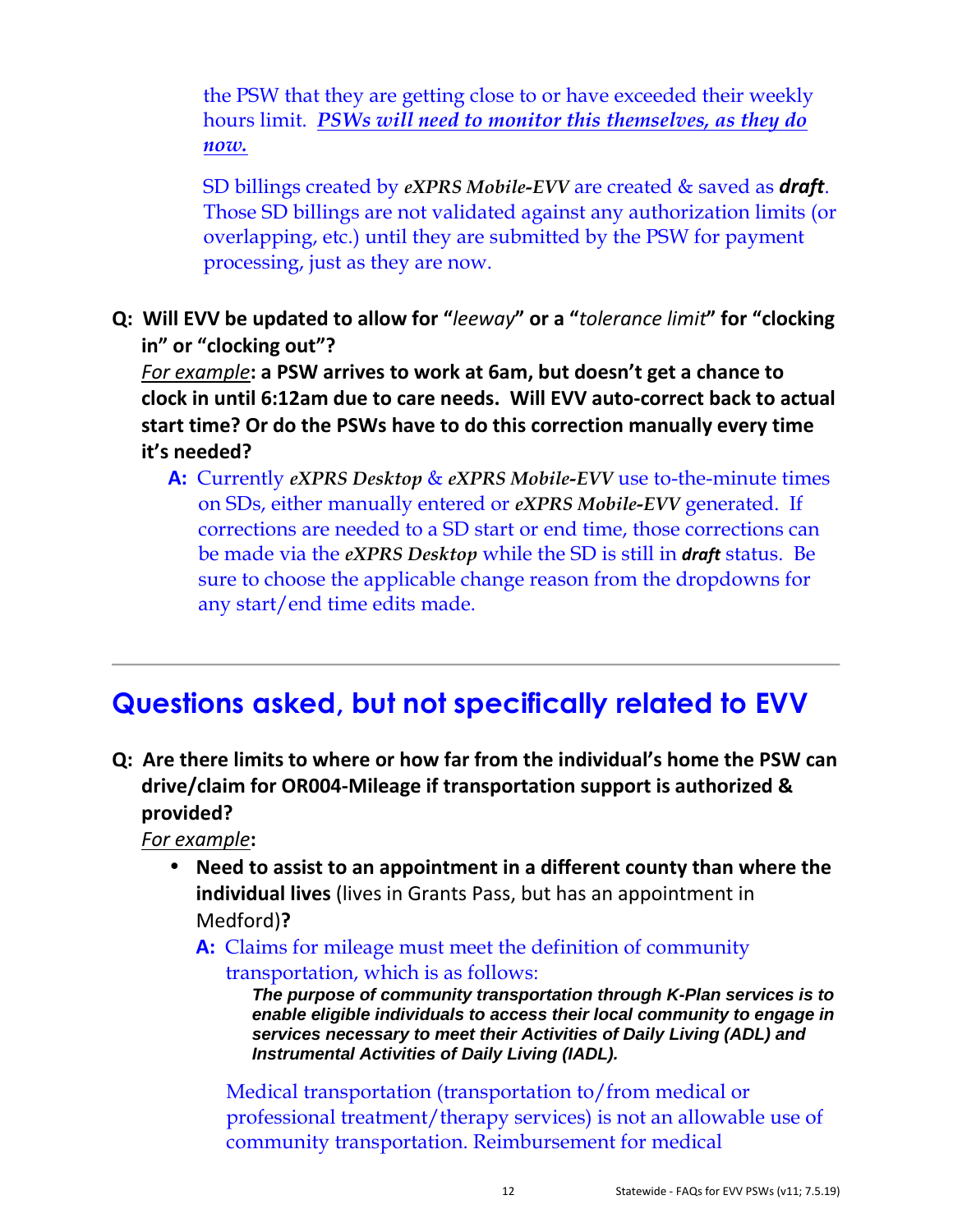transportation must be coordinated through the individual's local OHP/medical card services office, and *is not* authorized or paid via eXPRS.

- **Out of state** (for example, to support the individual to see a specialist in Vancouver, Seattle or Boise)**?** 
	- **A:** Claims for mileage must meet the definition of community transportation, which is as follows:

**The purpose of community transportation through K-Plan services is to enable eligible individuals to access their local community to engage in services necessary to meet their Activities of Daily Living (ADL) and Instrumental Activities of Daily Living (IADL).**

 Medical transportation (transportation to/from medical or professional treatment/therapy services) is not an allowable use of community transportation. Reimbursement for medical transportation must be coordinated through the individual's local OHP/medical card services office, and *is not* authorized or paid via eXPRS.

- **Q: Can a guardian of an adult with I/DD also be paid as their PSW? Can a guardian be the individual's EOR? Can a guardian be a PSW + the EOR?** 
	- **A:** ODDS has a **Conflict of Interest Policy** (APD-PT-15-009) outlining the allowable roles for each of these titles. That policy is available here: https://www.dhs.state.or.us/policy/spd/transmit/pt/2015/pt15009.pdf
- **Q: Can a PSW bill for services provided to an individual when the individual is not present or with the PSW? Such as a PSW taking clothes to their own home to mend for the individual. Or the PSW does community tasks, such as pick up medications from the pharmacy or groceries, but the individual stays at home. How would the PSW use EVV to bill for these "***indirect***" service hours?** 
	- **A:** ODDS expects that all attendant care services are provided in person. In rare cases, there may be specific reasons for some IADL supports to be provided without the individual present. Those tasks & the specific reasons should be agreed upon in a service agreement, and consistent with the person's needs  $&$  preferences. In these situations, the PSW would use *eXPRS Mobile-EVV* to "clock in" (start a shift) & "clock out" (end a shift), the same as any other attendant care service. **\*\*** *Point of clarification*: ODDS *does not* consider mending clothing a type of attendant care that would be provided by a PSW.
- **Q: Our CME refuses to accept timesheets, progress notes or other items Electronically & has a 5pm cutoff for turning in paperwork. Is there**